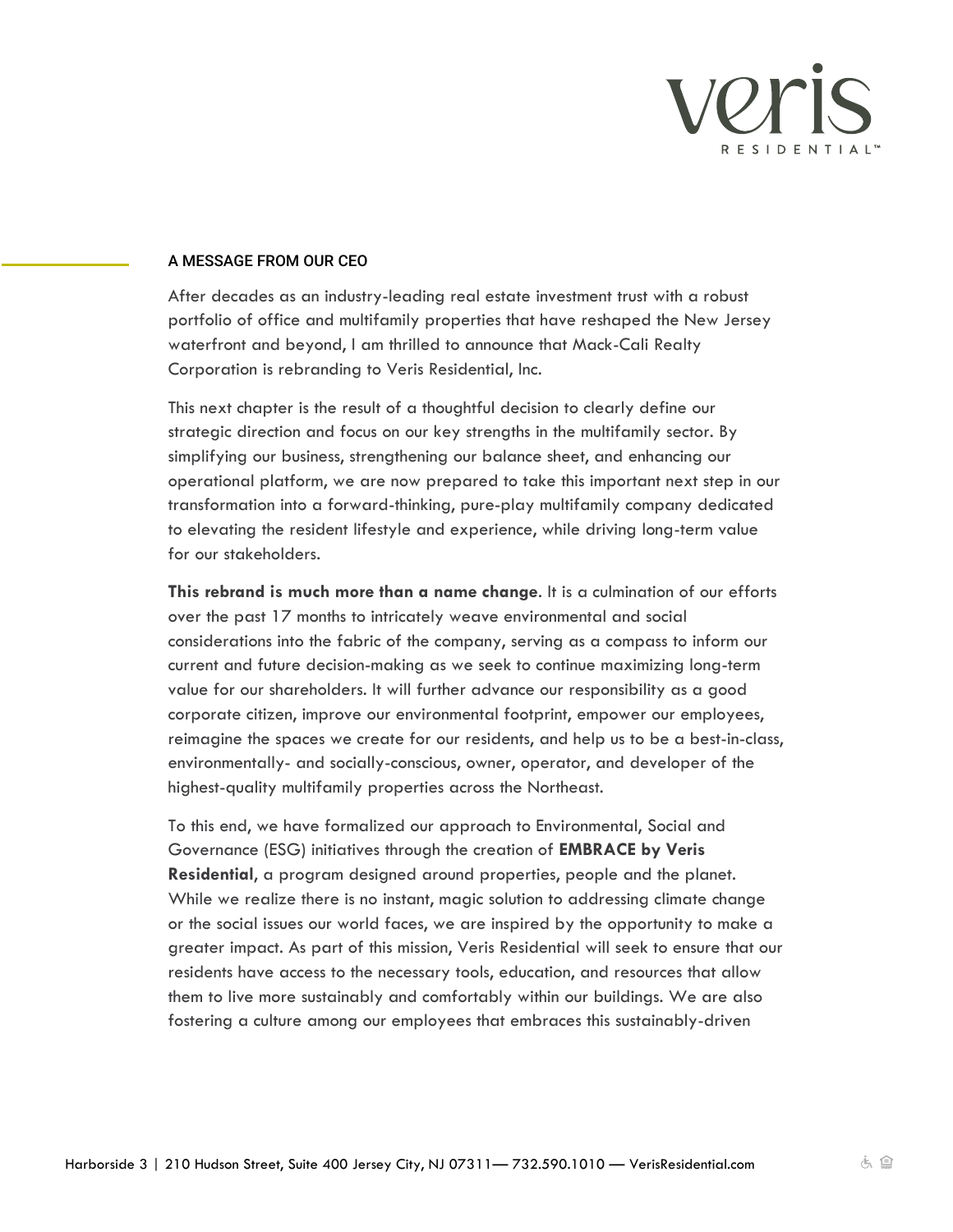

mindset to create strong alignment between our team and the communities we serve.

## **Properties: Creating best-in-class communities that align residents' values with ours through a sustainable lifestyle offering**

Climate change is no longer a potential threat, it is today's reality. We believe that as a prominent member of the real estate industry, we must acknowledge the role of the built environment – responsible for generating around 40% of total carbon dioxide emissions annually – and seek to take measured steps to mitigate our carbon footprint by adapting our business over time. We must pause to reflect on the way we operate and contemplate small changes that we can make that can have monumental impacts in the aggregate and over time. We take pride in ensuring that our buildings not only enhance our residents' experience and quality of life, but also align with their goals for health, wellness, and sustainable living.

- **We are committed to enriching the health and wellbeing of our residents.** All of our multifamily properties were recently awarded the WELL Health and Safety certification, and we are introducing new amenities and portfolio-wide programming with pilot schemes, including but not limited to, hydroponic vegetable planting and net-zero drinking water solutions.
- **We are committed to cutting-edge technology to improve energy consumption.** Through partnerships with organizations like Logical Buildings (a leader in the sustainability and smart building technology space), we are helping residents leverage smart meter technology to produce measurable analytics, providing real-time data around items such as energy usage and carbon footprint. Access to a simple app allows residents to track their usage and set goals that could directly impact their utility bills.

## **People: Equipping our strongest assets with support and opportunities to succeed**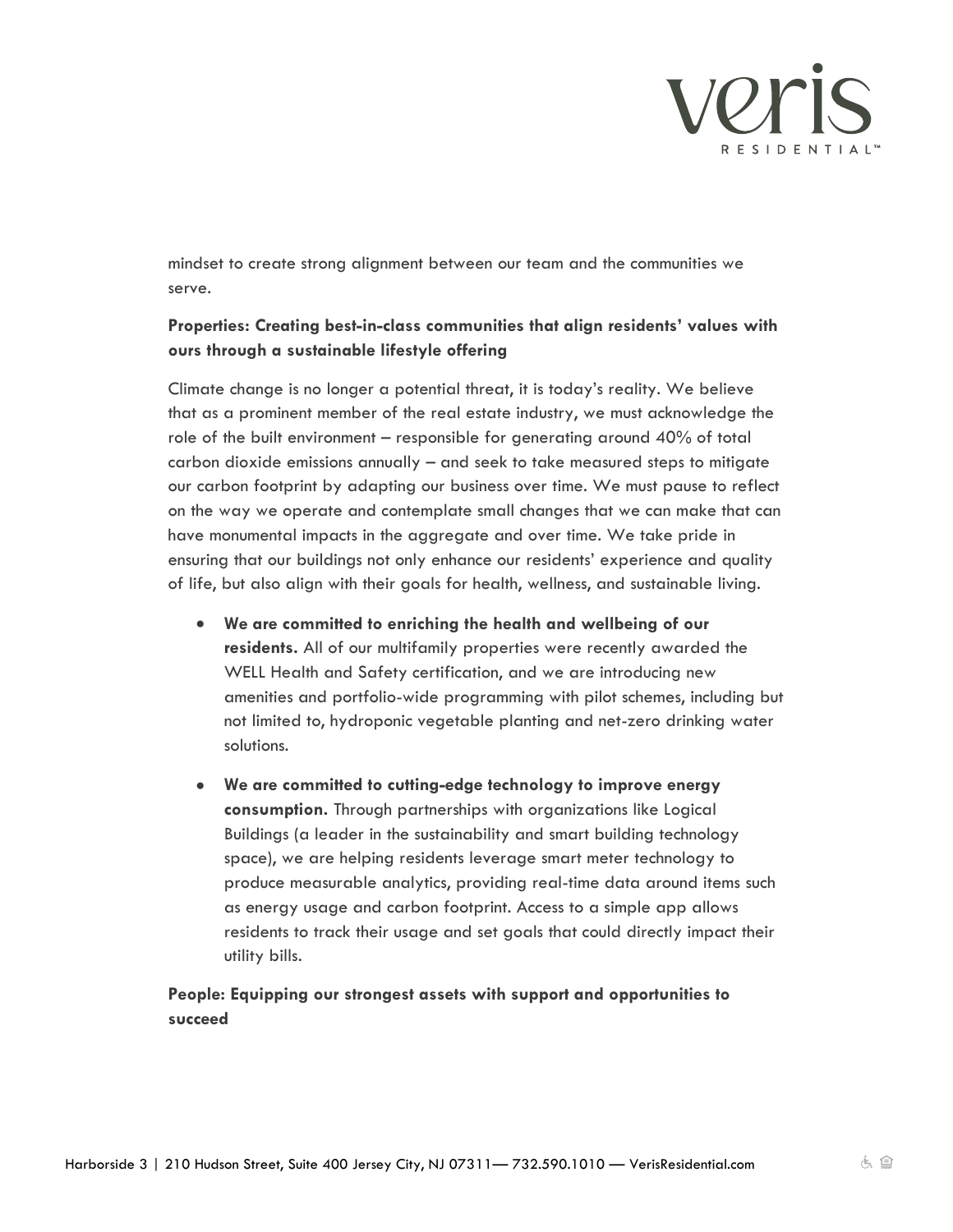

We strongly believe in the value of diverse and all-inclusive communities. We strive every day to ensure our workplace attracts, retains, inspires, and engages top talent from diverse backgrounds, and continues to build upon our diversity, equity, and inclusion initiatives so that our internal organization reflects the backgrounds of the residents and communities we serve.

- We will continue to **enhance the gender and ethnic diversity** of our company. Earlier this year I signed the CEO Action for Diversity & Inclusion Pledge, committing to make this happen. We also adopted the UN Women Empowerment Principles and established a number of employee affinity groups, all intended to further our progress in this right direction.
- We are also **dedicated to maintaining a deep connection with the people we serve**, including our residents and their communities, by partnering with national and local organizations that share our values. Veris Residential is proud to support national organizations, including Habitat for Humanity, American Red Cross, and the National Forest Foundation, as well as our local communities through philanthropic initiatives with Jersey City Medical Center, New City Kids, Boys & Girls Clubs, among others.

## **Planet: Pausing to evaluate our decisions and how they impact the environment**

We are committed to making sustainability an integral feature of our identity and mission by better understanding the unintended impact of our operations on the environment and continuing to explore opportunities, at both the property and corporate levels, to minimize our overall environmental footprint. While we of course recognize that achieving this goal will be a lengthy and ever-evolving process, and that there is a tremendous amount of work to be done, we are proud with the progress we have made thus far.

• We have formally **endorsed global sustainability initiatives**, including the Ten Principles of the United Nations Global Compact, and recently became